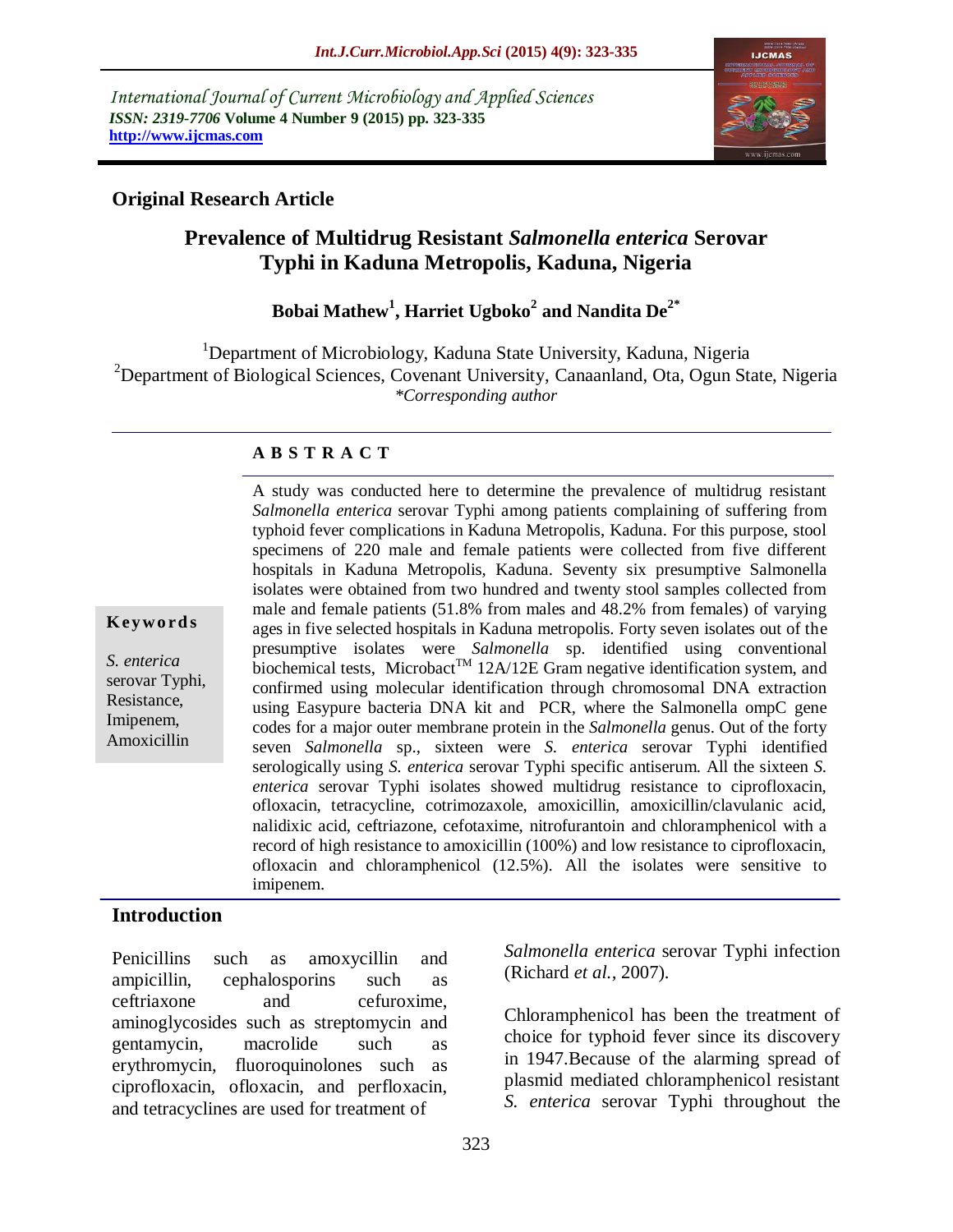world, newer antibiotics with good *in vivo* activity against *Salmonella typhi* are needed. Typhoid fever responds slowly to ampicillin, amoxicillin, cotrimoxazole or trimethoprim alone. Among fluoroquinolones, ciprofloxacin, ofloxacin and perfloxacin are most widely used antimicrobial agents. They act by inhibiting bacterial enzymes DNA gyrase which is responsible for division, coiling and supercoiling of bacterial DNA during multiplication. Of the third generation cephalosporins; ceftriaxone, cefotaxime and cefoperazone are effective therapeutic alternative in multidrug resistant *S. enterica* serovar Typhi infected cases (Arora, 2011).

The fluoroquinolones (ciprofloxacin and ofloxacin), third generation cephalosporins (ceftriaxone and cifixime), and azithromycin came up as the  $2<sup>nd</sup>$  line of treatment for multidrug resistant strains. Aztreonam and imipenem are also potential third line drugs that have been used recently in serious infections. The azalide antimicrobial, azithromycin is also an option in the treatment of multidrug resistant enteric fever (Raveendran *et al.,* 2010).

Typhoid fever caused by multi drug resistant *S. enterica* serovar Typhi has become a significant cause of morbidity and mortality over recent years. These strains have also caused out breaks throughout the world, especially in South America, Indian subcontinent, Africa and South-East Asia (Basudha *et al.,* 2007). The period 1990 to the present has been a hallmark era in the history of enteric fever because of the emergence and dissemination of *S. enterica*  serovar Typhi strains carrying resistance to multiple clinically relevant antibiotics (Shyamapada *et al.,* 2012).

The antibiotics that form the mainstay therapy for typhoid fever patients in developing countries are chloramphenicol, ampicillin, and cotrimoxazole. The resistance strains of *S. enterica* serovar Typhi to these antibiotics have emerged and continue to be of clinical significance. The efficacy of this antibiotic and other first line antibiotics such as tetracycline become doubtful following unprecedented upsurge in enteric fever in early 1990s. From 1997 through 1998, study on the prevalent of multidrug resistance in *S. enterica* serovar Typhi was conducted in Lagos, and most strains isolated were resistant to these antibiotics (Akinyemi *et al.,* 2005).

Since 1948, Chloramphenicol had been the mainstay of treatment of enteric fever until 1972 when chloramphenicol-resistant typhoid fever becomes a major problem. Although initially, susceptible to ampicillin and cotrimoxazole, *S. enterica* serovar Typhi strains resistant simultaneously to all the first line drugs emerged in 1970s. Since then, these multidrug resistant strains have spread in an epidemic form and have rapidly emerged worldwide. With the emergence of multidrug resistant strains, quinolone, particularly fluoroquinolones has been widely used and recommended as an alternative drug for typhoid fever where the first line drug no longer in use (Basudha *et al.,* 2007).

There is a changing trend in susceptibility pattern of *S. enterica* serovar Typhi worldwide with emerging resistance to fluoroquinolones, and the emergence of resistance to fluoroquinolones has reduced the therapeutic options available (Sehra *et al.,* 2013; Srirangaraj *et al.,* 2014). It has rapidly gain resistance to antibiotics like ampicillin, chloramphenicol, cotrimoxazole, and also to previously efficacious drugs like ciprofloxacin (Madhulika *et al.,* 2004). Since 1993, *S. enterica* serovar Typhi with decreased susceptibility to ciprofloxacin has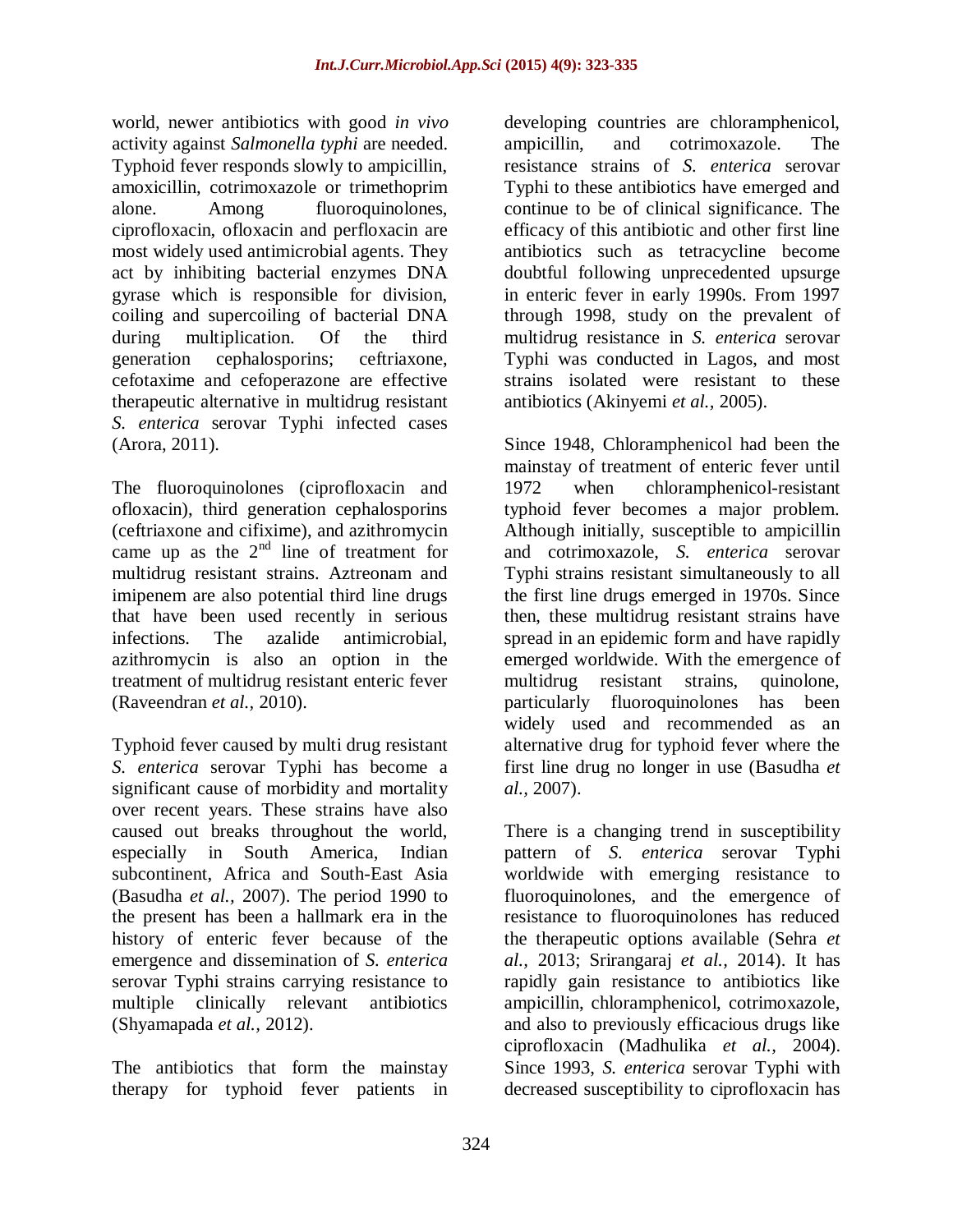been isolated. Subsequently, an extensive outbreak of typhoid fever due to *S. enterica*  serovar Typhi with decreased susceptibility to ciprofloxacin in Tajikistan was reported (Basudha *et al.,* 2007).

Drug resistance to Salmonella has been on the rise in India with the emergence of nalidixic acid-resistant *S. enterica* serovar Typhi (NARST) isolates. This along with the emergence of resistance to third and fourth generation cephalosporins, has diminished the therapeutic options available to newer quinolones, extended spectrum cephalosporins, azithromycin, and carbapenems (Srirangaraj *et al.,* 2014). The flouroquinolones such as ciprofloxacin and ofloxacin, third generation cephalosporins such as ceftriazone and cefixime, and azithromycin comes up as the  $2<sup>nd</sup>$  line of treatment for *Salmonella typhi* multidrug resistant strains (Raveendran *et al.,* 2010). An antibiogram of *S. enterica* serovar Typhi isolated at Pondicherry shows resistance of this organism to ampicillin, gentamycin, chloramphenicol, co-trimoxazole and nalidixic acid (Madhulika *et al.,* 2004).

Results of in vitro antibiotic sensitivity test by Adabara *et al.* (2012) showed that isolates of *S. enterica* serovar Typhi were generally resistant to ceftriaxone, cefuroxime, amoxicillin, ampicillin, ciprofloxacin, and augmentin which are the drugs of choice routinely used in the study area (Minna, Nigeria) for the treatment of typhoid fever. Ceftriaxone-resistant *Salmonella typhi* have been reported (Basudha *et al.,* 2007), but surveillance data from many countries worldwide shows that ceftriaxone resistant to *S. enterica* serovar Typhi still remain low all over the world (Raveendran *et al.,* 2010). A few cephalosporin-extended resistant *S. enterica*  serovar Typhi strains, which produce extended-spectrum β-lactamase, have been

reported (Morita *et al.,* 2010).

The aim of this study was to determine the prevalence of *S. enterica* serovar Typhi in Kaduna Metropolis, Kaduna, Nigeria.

## **Materials and Methods**

## **Study area**

The study area is Kaduna Metropolis, Kaduna State, Nigeria. Kaduna State is located in North West region of Nigeria (Fig. 1). The state lies at latitude  $10^0$ S and it metropolis politically covered Kaduna north and Kaduna south with fractional part of Chukun and Igabi. The indigenes of the state in the metropolis are mostly civil servants, farmers, traders, students, fishermen, and applicants. Sources of drinking water available to these areas include boreholes, public and private wells, rivers, streams and municipal water. The indigenes of Kaduna and environs are farmers, fishermen, civil servants and traders. Food generally consumed in the study area is made up of cereals, fish, beef/beef products, tuber crops and vegetables.

Selected hospitals for this research work were Gwamna Awan General Hospital Kakuri and General Hospital Sabon Tasha (located in Kaduna South), Yusuf Dantsoho Memorial Hospital Tudun Wada, Sefa Specialist Hospital, and Barau Dikko General Hospital (located in Kaduna North), all in Kaduna Metropolis (Fig. 1).

## **Collection of samples**

The period of collection of stool samples was between September, 2014 and April, 2015. A total of 220 stool samples were collected from patients with clinical syndromes of enteric fever attending five hospitals in Kaduna metropolis based on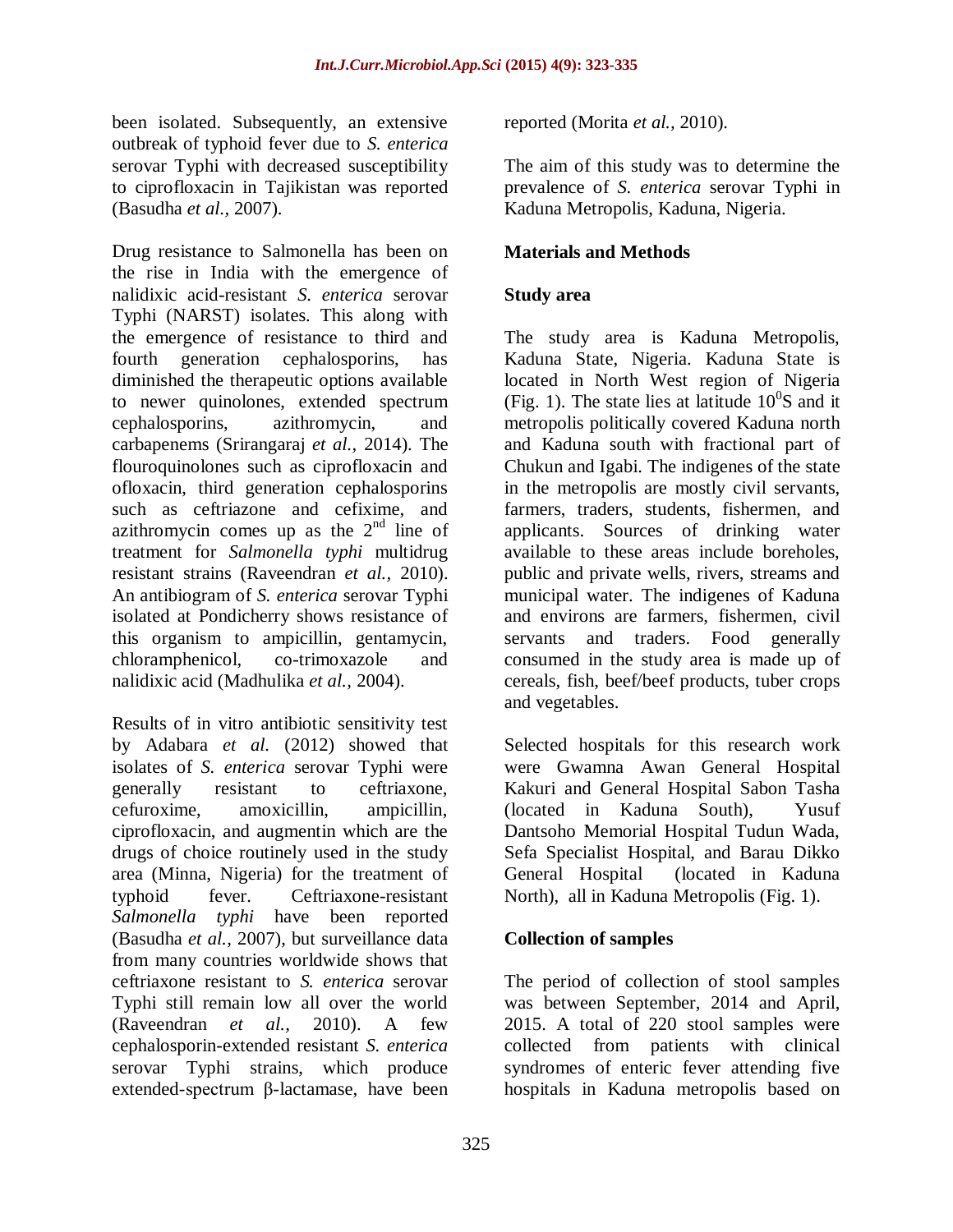ethical clearance and permission obtained from ministry health, Kaduna State. Clean sterile wide-necked leak proof screw cap bottles were used to collect the samples from the patients with the help of the hospital Laboratory Staff. The samples collected were then transported in thermo flasks packed with ice to Kaduna State University Microbiology laboratory for immediate examination or analysis within 2 hour of collection.

#### **Samples analysis**

### **Macroscopic examination**

The samples collected were carefully examined macroscopically in the laboratory according to Ochai and Kolhatkar (2008), and Cheesbrough (2010) in order to note the color appearance, consistency and presence of mucus, blood or pus.

#### **Isolation of** *Salmonella* **spp.**

All clinical samples collected were cultured aerobically for isolation of *Salmonella spp* in the laboratory as described in Cheesbrough (2010). Each sample was inoculated by direct streaking on Salmonella Shigella agar, and a portion of the same sample transferred to Selenite Cysteine broth and incubated for 24–48hour and 12hours respectively at 37°C.

The Selenite Cysteine broth incubated samples were heavily inoculated on Salmonella Shigella agar plates after the 12 hours enrichment period and incubated for 24 hours at  $37^{\circ}$ C. Black doted center colonies with or without transparent borders were identified and subculture on MacConkey agar plates, and non-lactose fermenters colonies were subsequently subcultured into nutrient agar slants and were kept at  $4^{\circ}$ C for identification purpose.

### **Morphological and biochemical identification of isolates**

Morphological and biochemical identification of the pure isolates obtained was carried out as described by Aneja (2007), Ochaiand Kolhatkar (2008) and Cheesbrough (2010).

## **Biochemical test using MicrobactTM 12A/12E Gram-negative identification system**

The procedure was carried out using the Microbact<sup>TM</sup> 12A/12E (Oxoid) gram negative identification system.

### **Molecular Identification**

### **Chromosomal DNA extraction**

DNA extraction was carried out by using EasyPure Bacteria DNA kit (TransGen Biotech Co., Ltd, Beijing, China), following the protocol for gram negative bacteria supplied by the manufacturer. The concentration and purity of the extracted DNA was estimated using a Nanodrop spectrophotometer (Nanodrop Technologies, Wilmington, DE). DNA samples were stored at -20°C until required for PCR analysis.

#### **PCR amplification of the ompC**

The Salmonella ompC gene codes for a major outer membrane protein (OMP) in the *Salmonella* genus. Polymerase chain reaction (PCR) amplification was carried out using the primer set ompC F 5´ATC GCT GAC TTA TGC AAT CG 3' and ompC R 5' CGG GTT GCG TTA TAG GTC TG 3´ for detecting S*almonella* species. *Salmonella typhimurium* 14028, a reference strain obtained from Nigerian Institute of Medical research Yaba, was used as positive control.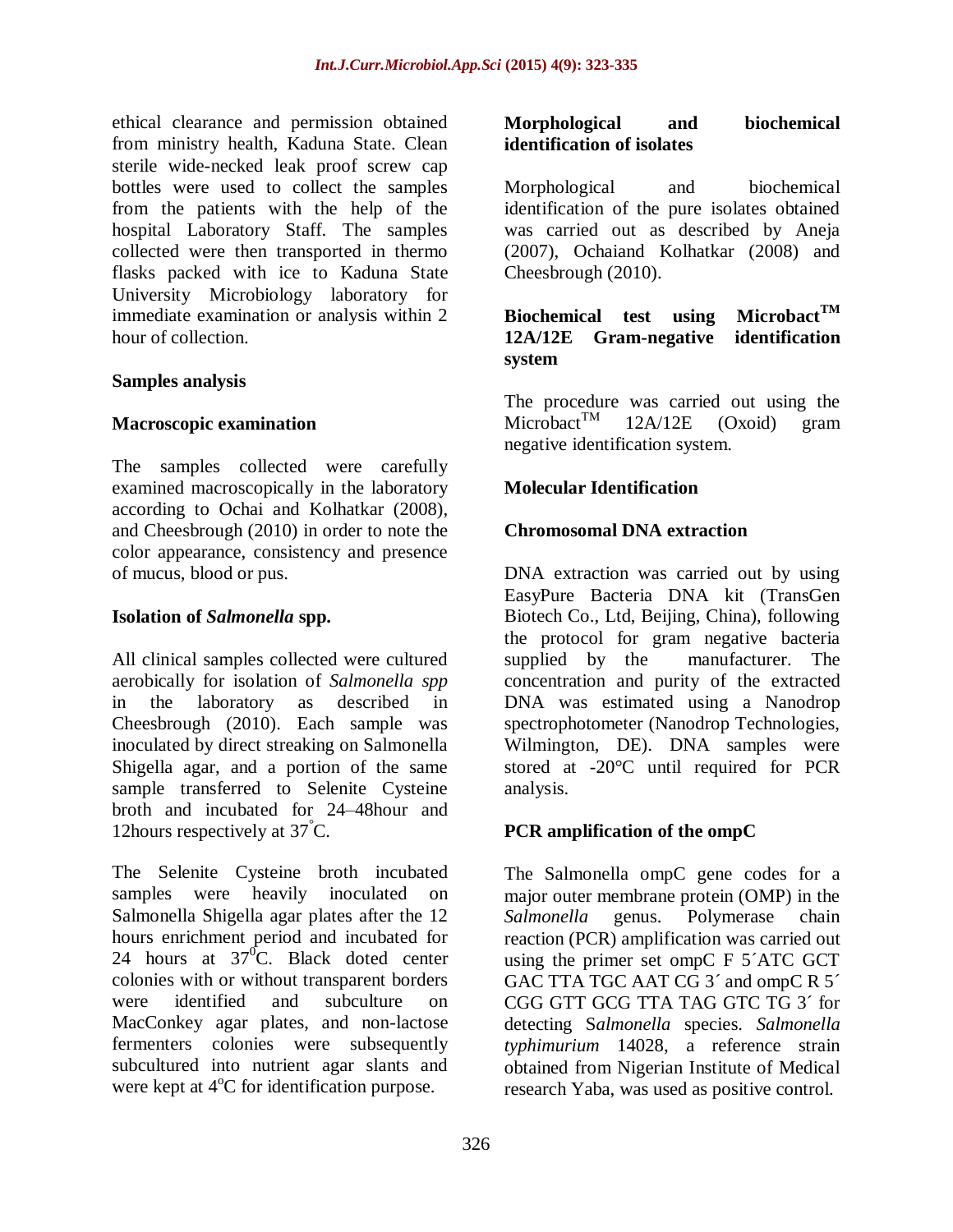**Procedure**: The PCR was performed using the TranStart TopTaq DNA Polymerase Kit (TransGen Biotech Co., Ltd, Beijing, China). The 25µl reaction mixture contained x1 PCR buffer, 1.5mMMagnesium Chloride, 0.2mM of each dNTP, 20µM of each primer and 2 units Taq DNA polymerase. 1µl of genomic DNA was used. PCR amplification reaction was performed using BIO-RAD Thermal Cycler with an initial denaturation at  $94^{\circ}$ C for 3 minutes, followed by 34 temperature cycles of heat denaturation at  $94^{\circ}$ C for 30 seconds, primer annealing at  $55^{\circ}$ C for 30 seconds, and a final step of extension at 72°C for 1 minute and a final step of extension at 72°C for 5 minutes. PCR products were separated by electrophoresis in 3% agarose gel, stained with ethidium bromide and visualized by UV transilluminator.

Forty seven (47) isolates were obtained as *Salmonella* sp. These were subjected to serological (serotyping) identification test for *S. typhi.*

## **Serological test**

Serological test was carried out by using antisera agglutinating antisera (Murex Diagnostics, Dartfort, United Kingdom) according to Srirangaraj *et al.* (2014).

### **Antimicrobial profile of the pure isolates using selected conventional antimicrobial agents used for treatment of** *Salmonella typhi* **infection in hospitals**

Antimicrobial susceptibility test against *S.enterica* serovar Typhi was carried out using Kirby-Bauer disc diffusion techniques described by Arora (2011). A loopful of growth of each isolate on agar medium was suspended in sterile water and then was diluted in steps of 1:10 to give turbidity equivalent to the 0.5 McFarland standards (a density of  $1x10^8$  cells/ml) before density of cells/ml) before

inoculation. The Muller-Hinton agar medium was prepared according to manufacturer's instructions and was poured (about 25ml of the media) into each of sterile petri-plates, the plates were allowed to solidify and a sterile swab stick was used to pick0.5 ml suspension of each isolate adjusted to  $1x10^8$  cells/ml and was spread uniformly on the agar.

Sterile cotton swab were dipped in inoculums, remove the excess fluid by pressing and rotating the swabs against the wall of the tubes and then streaked on the surface of Muller Hinton plates. The inoculated plates were allowed to dry for about 5minutes. Using disc dispenser, single disc antimicrobial agents (Oxoid, Basingstoke United Kingdom): Ciprofloxacin (5µg), Ofloxacin (5µg), Tetracycline (25µg), Cotrimozaxole (25µg), Imipenem (10µg), Amoxicilin (25µg), Amoxicillin/clavulanic acid (3µg), Nalidixic acid (30µg), Ceftriazone (30µg), Cefotaxime (30µg), Nitrofurantoin (300µg), and Chloramphenicol (30µg) were dispensed onto the surface of the agar plates. After 30minutes of applying the discs, the plates were incubated aerobically at  $37^0C$  for 18hours. The results were interpreted as either susceptible, intermediate, or resistant according to Clinical and Laboratory Standard Institute (CLSI) guidelines for 2014 (CLSI, 2014).

# **Results and Discussion**

## **Description and distributions of clinical Samples**

Two hundred and twenty stool (220) samples from in and out patients of varying sex and age complaining typhoid fever complications were collected for isolation and identification of *S. enterica* serovar Typhi isolates. Number of samples per sex collected from selected hospitals in Kaduna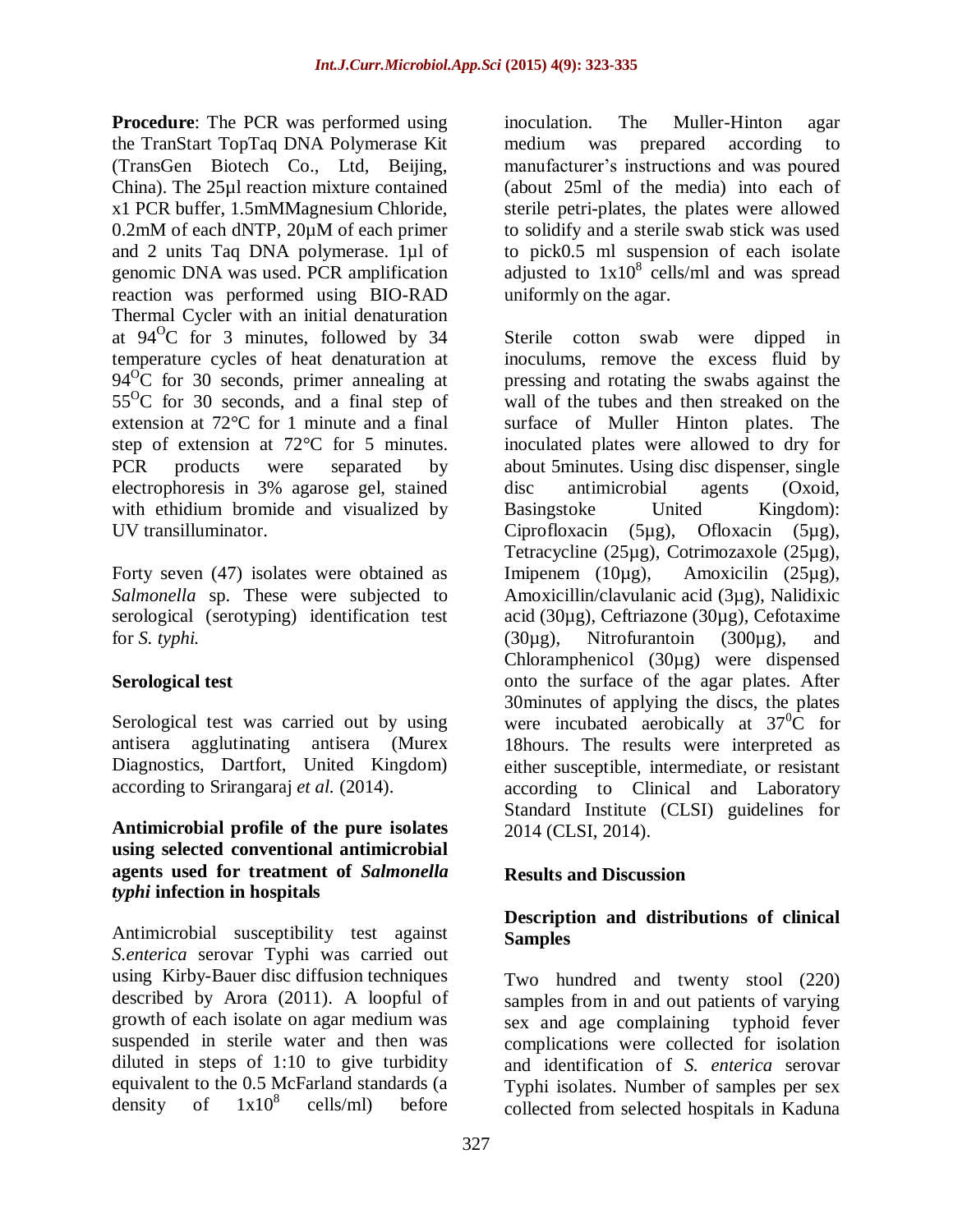state was shown in table 1. Distribution of stool samples based on consistency, sex and age was shown in table 2.

## **Morphological and biochemical characteristics of the presumptive isolates**

The morphological and cultural characteristics of isolates revealed that seventy six isolates were *Salmonella* isolates. *Proteus* and *Citrobacter* sp were also isolated from the stool specimens. All the isolates were maintained on MacConkey agar plates for further research work.

## **Biochemical test using MicrobactTM 12A/12E Gram-negative identification system**

76 isolates were identified as *Salmonella* sp., 5 were identified as *Proteus* sp.and 1 was identified as *Citrobacter* sp.

## M**olecular identification of** *Salmonella* **Sp**

Out of 76 isolates, 47 isolates were identified as *Salmonella* sp. after PCR amplification which was carried out using the primer sets ompC F 5´ATC GCT GAC TTA TGC AAT CG 3<sup>'</sup> and ompC R 5<sup>'</sup> CGG GTT GCG TTA TAG GTC TG 3´.

The PCR products confirming the presence of 204bp ompC genes of some *Salmonella sp*. on a 50kb marker are shown in plate 1.

## **Identification of** *S***.***enterica* **serovar Typhi using specific antiserum**

Out of 47 isolates, isolates S1, S7, S10, S17, S20, S21, S24, S27, S32, S33, S36, S37, S40, S43, S45and S47 were identified as *Salmonella typhi.* These were relabeled as S1-S16.

## **Distribution of** *Salmonella* **sp. and** *S. enterica* **serovar Typhi among patients from the selected hospitals**

Forty seven isolates were identified as *Salmonella* sp using biochemical and molecular identification system. Distribution of *Salmonella* sp. and *S.enterica serovar*  Typhi among male and female patients attending different hospitals was shown in Table 3.Distribution of *Salmonella* sp. and *S. enterica* serovarTyphi among male and female patients of different age groups was shown in Table 4.

## **In vitro activity of antimicrobial agents against** *Salmonella typhi* **strains**

The result of the *invitro* activity of antimicrobial agents against the *S. enterica serovar* Typhi strains (Table 5 and Table 6) shows a multidrug resistance trend. Out of the sixteen (16) isolates, four showed 58.33% resistance to the twelve conventional antimicrobial drugs, eight showed 41.67% resistance, two showed 33.33% resistance, and another two showed 25% resistance.

The antimicrobial drugs resistant profile (Table 5) showed that Amoxicillin had high resistance  $16(100\%)$ , follow by amoxicillin/clavulanic acid 13(81.25%), tetracycline 12(75%), cotrimoxazole 11(68.75%), cefotaxime 9(56.25%), ceftriaxone 7(43.75%), nitrofurantoin 4(25%), nalidixic acid 3(18.75%), chloramphenicol 2(12.5%), ofloxacin 2(12.5%), ciprofloxacin 2 (12.5%) and imipenem 0(0.00%).

In this current investigation, two hundred and twenty stool (220) samples from in and out patients of varying sex and age complaining typhoid fever complications were collected for isolation and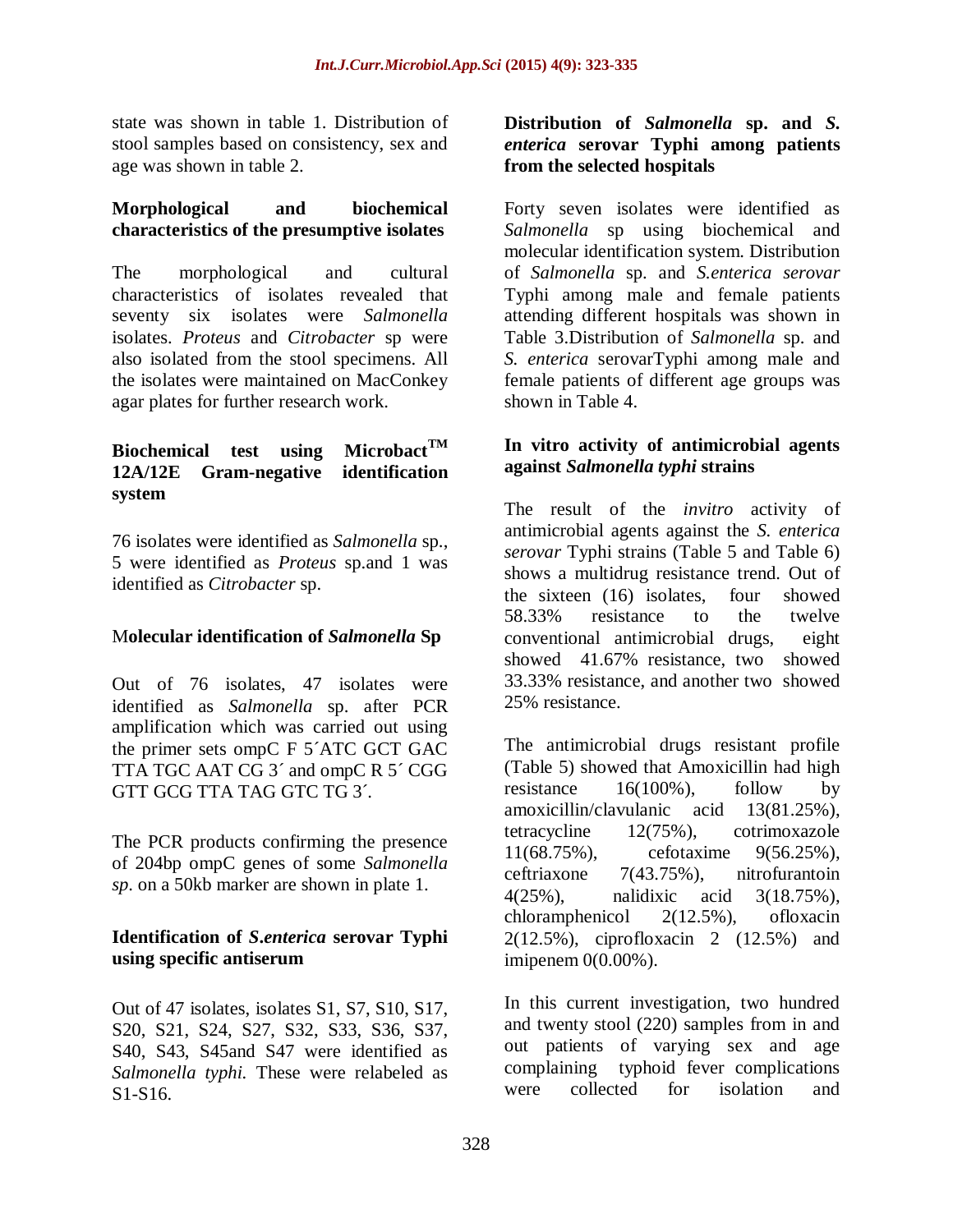identification of *S. enterica* serovar Typhi isolates. As shown in table 1, one hundred and thirty five (135) samples were collected from male patients and eighty five (85) from female patients. Abdullahi (2010) reported that the frequency of salmonellosis was higher in males' children than their female counter parts, As shown in table 2, 73 samples were collected from patients of age 10 years and below, 35 samples from patients at the age group of 11–20 years, 30 from patients of age 21–30 years, 22 from m of age 31–40 years and 60 from patients of 41 years and above collected from five different hospitals. According to Buch *et al.*  (1994), maximum cases of multidrug resistant typhoid fever are seen in children less than five years of age. Frequent diarrheal disease in children specially under five years malnutrition and indiscriminate use of antibiotics provides an ideal milieu for the emergence of typhoid fever. Presence of *Proteus* sp. and *Citrobacter* sp. supports the growing evidence that the typhoid fever does not always present with a distinct clinical feature and other pathogens may also present (Akinyemi *et al.,* 2005)

Seventy six presumptive *Salmonella* isolates were isolated from two hundred and twenty stool samples of varying consistency from male and female patients of varying ages presented with clinical syndrome of typhoid fever in five selected hospitals in Kaduna metropolis. Forty seven isolates out of the presumptive isolates were *Salmonella* spp identified using conventional biochemical tests, Microbact<sup>TM</sup> 12A/12E Gram negative identification system, and confirmed using molecular identification through chromosomal DNA extraction using Easy pure bacteria DNA kit and PCR, where the Salmonella ompC gene codes for a major outer membrane protein (omp) in the *Salmonella* genus. Ngan *et al.* (2010) used the ompC gene, which is described by

Alvarez *et al.* (2004) as a *Salmonella*-genusspecific protein for Salmonellae identification. Out of the forty seven *Salmonella* sp., sixteen were *S. enterica*  serovar Typhi identified serologically using *S. enterica* serovar Typhi specific antiserum. *S. enterica* serovar Typhi*, S. enterica*  serovar Paratyphi A, B and C are primarily human pathogens. All the sixteen isolates produced lactose non fermenting colonies on Salmonella Shigella agar, Deoxycholate agar and Xylose-lysine deoxycholate agar, In KIA medium, these isolates produced hydrogen sulfide (weak) but no gas. Man acquires infection by ingestion of contaminated water and food. Water becomes polluted by the introduction of feces from human or animals excreting salmonellae. Infection by food usually results either from ingestion of contaminated meat or by way of the hands of carriers. Poultry and eggs also comprise an important source of Salmonella for human because a large percentage of chickens are routinely infected with Salmonellae, and therefore a man can acquire these organisms through direct contact with uncooked chickens or ingestion of undercooked chicken. The infective dose of most serotypes including *S. enterica* serovar Typhi varies from  $10^6$  to  $10^9$ cells (Arora, 2011). Distribution of isolate based on location and sex study showed spread of *S. enterica* serovar Typhi (responsible for typhoid or enteric fever) and other *Salmonella* spp (responsible for either paratyphoid fever, gastroenteritis or food poisoning) across the study population, indicating endemicity of these infection in the metropolis. Isolation of the *S. enterica*  serovar Typhi and other *Salmonella* spp from patients' stool samples who were presented with clinical syndrome of enteric fever revealed the present of Salmonellae in the intestinal tract as either carriers or infectious persons.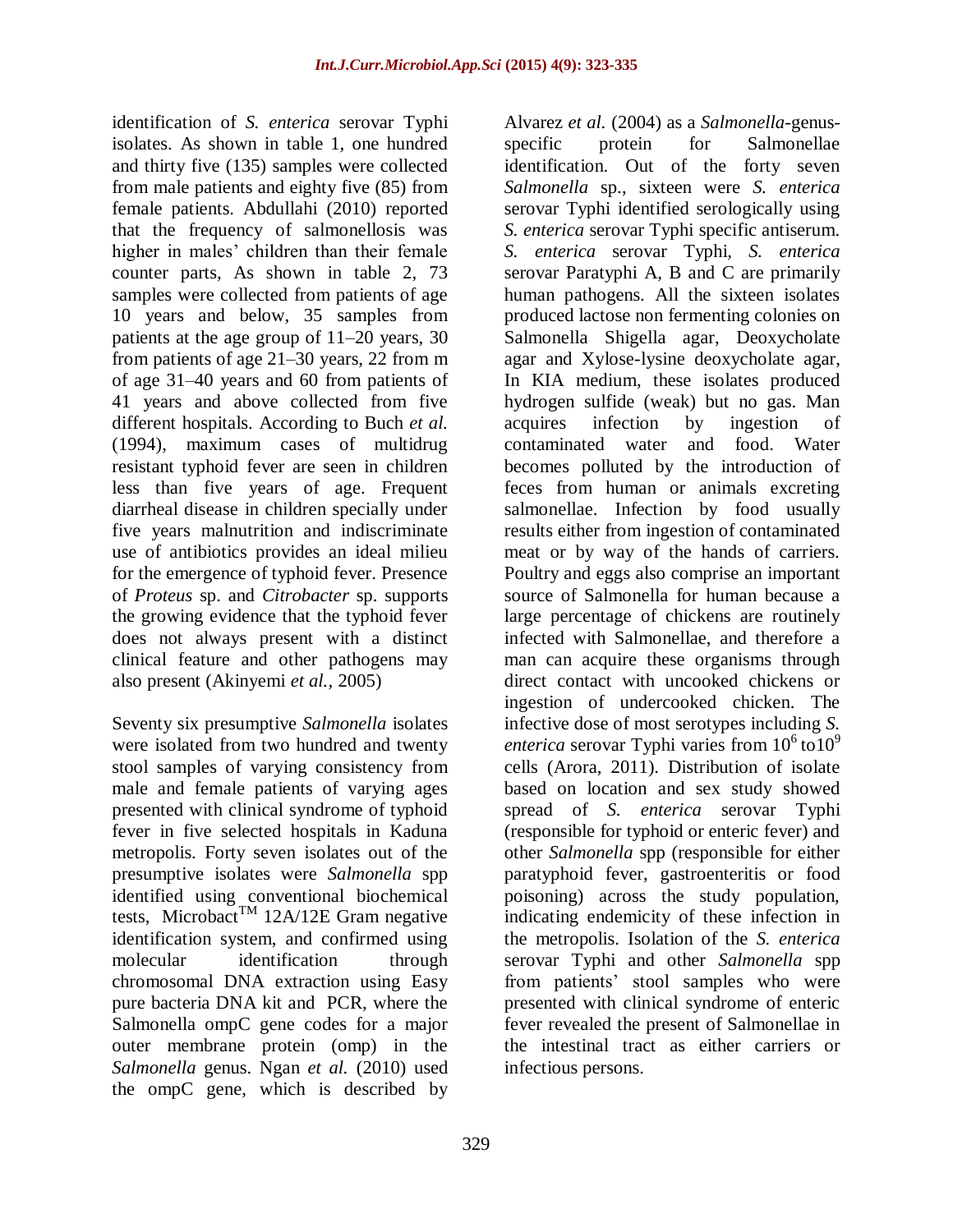#### *Int.J.Curr.Microbiol.App.Sci* **(2015) 4(9): 323-335**

| <b>Location</b>                 | <b>Number of samples</b> |                |               |  |  |  |  |  |  |
|---------------------------------|--------------------------|----------------|---------------|--|--|--|--|--|--|
|                                 | Male $(\% )$             | Female $(\% )$ | Total $(\% )$ |  |  |  |  |  |  |
| Gwamna Awan<br>General Hospital | 48(21.8)                 | 22(10.0)       | 70(31.8)      |  |  |  |  |  |  |
| Dantsoho Memorial<br>Hospital   | 60(27.3)                 | 45(20.5)       | 105(47.8)     |  |  |  |  |  |  |
| General Hospital<br>Sabon Tasha | 13(5.9)                  | 10(4.6)        | 23(10.5)      |  |  |  |  |  |  |
| Sefa Specialist<br>Hospital     | 6(2.7)                   | 4(1.8)         | 10(4.5)       |  |  |  |  |  |  |
| Barau Dikko General<br>Hospital | 8(3.6)                   | 4(1.8)         | 12(5.4)       |  |  |  |  |  |  |
| <b>Total</b>                    | 135(61.4)                | 85(38.6)       | 220(100.0)    |  |  |  |  |  |  |

**Table.1** Number of samples per sex collected from selected hospitals in Kaduna state

# **Table.2** Distribution of stool samples based on consistency, sex and age

|                | Consistency    |          |                     |               |                      |               |                               |  |  |  |  |  |  |  |
|----------------|----------------|----------|---------------------|---------------|----------------------|---------------|-------------------------------|--|--|--|--|--|--|--|
| Age<br>(Years) | Watery $(\% )$ |          | Semi-formed $(\% )$ |               | Formed $(\% )$       |               | Total $(\% )$                 |  |  |  |  |  |  |  |
|                | <b>Male</b>    | Female   | <b>Male</b>         | <b>Female</b> | <b>Male</b>          | <b>Female</b> | (Male $\&$<br><b>Female</b> ) |  |  |  |  |  |  |  |
| $\leq 10$      | 10(4.6)        | 9(4.1)   | 11(5.0)             | 13(5.9)       | 19(8.6)              | 11(5.0)       | 73(33.2)                      |  |  |  |  |  |  |  |
| $11 - 20$      | 10(4.6)        | 5(2.3)   | 3(1.4)              | 2(0.9)        | 10(4.6)              | 5(2.3)        | 35(15.9)                      |  |  |  |  |  |  |  |
| $21 - 30$      | 4(1.8)         | 7(3.2)   | 4(1.8)              | 3(1.4)        | 8(3.6)               | 4(1.8)        | 30(13.6)                      |  |  |  |  |  |  |  |
| $31 - 40$      | 7(3.2)         | 5(2.3)   | 3(1.4)              | 2(0.9)        | 3(1.4)               | 2(0.9)        | 22(10.0)                      |  |  |  |  |  |  |  |
| 41-above       | 20(9.1)        | 4(1.8)   | 13(5.9)             | 8(3.6)        | 10(4.6)              | 5(2.3)        | 60(27.3)                      |  |  |  |  |  |  |  |
| <b>Total</b>   | 51(23.2)       | 30(13.6) | 34(15.5)            |               | $28(12.72)$ 50(22.7) | 27(12.27)     | 220(100.0)                    |  |  |  |  |  |  |  |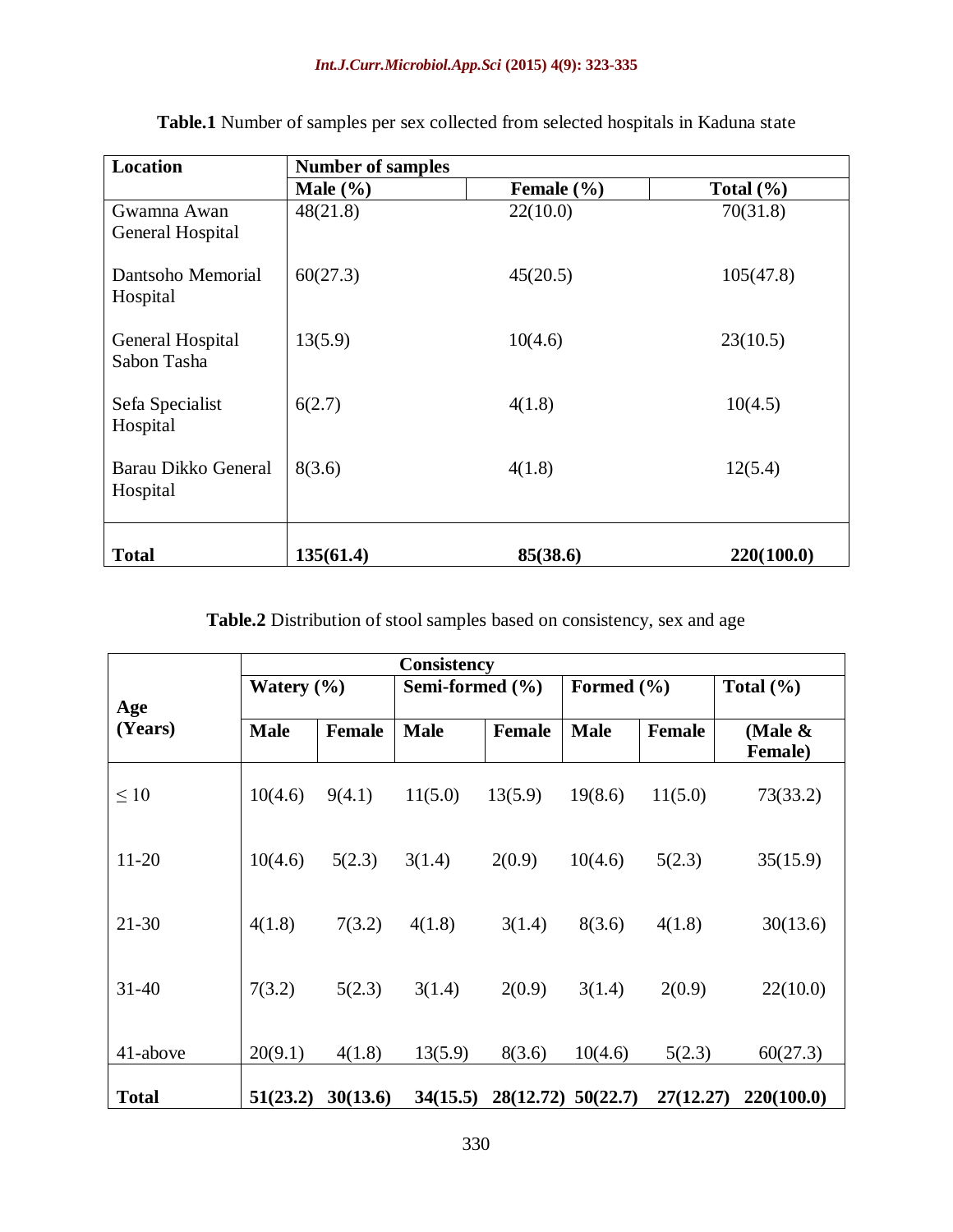| <b>Location</b>                    |                     | <b>Salmonella</b><br>sp.(%) | Salmonella typhi<br>(%) |               | Total (Male and Female) $(\% )$ |                  |  |  |  |
|------------------------------------|---------------------|-----------------------------|-------------------------|---------------|---------------------------------|------------------|--|--|--|
|                                    | <b>Male</b>         | <b>Female</b>               | <b>Male</b>             | <b>Female</b> | <b>Salmonella</b><br>sp         | Salmonella typhi |  |  |  |
| Gwamna Awan<br>General<br>Hospital | 10(21.3)<br>8(17.0) |                             | 3(18.7)                 | 3(18.7)       | 18(38.3)                        | 6(37.4)          |  |  |  |
| Dantsoho Memorial<br>Hospital      | 10(21.3)            | 6(12.7)                     | 3(18.7)                 | 2(12.5)       | 16(34.1)                        | 5(31.2)          |  |  |  |
| General Hospital<br>Sabon Tasha    | 4(8.5)              | 3(6.4)                      | 1(6.3)                  | 2(12.5)       | 7(14.9)                         | 3(18.8)          |  |  |  |
| Sefa Specialist<br>Hospital        | 2(4.3)<br>1(2.1)    |                             | 1(6.3)                  | 0(0.0)        | 3(6.4)                          | 1(6.3)           |  |  |  |
| Barau Dikko Specialist<br>Hospital | 2(4.3)              | 1(2.1)                      | 1(6.3)                  | 0(0.0)        | 3(6.4)                          | 1(6.3)           |  |  |  |
| <b>Total</b>                       | 28(59.7)            | 19(40.3)                    | 9(56.3)                 | 7(43.7)       | 47(100.0)                       | 16(100.0)        |  |  |  |

**Table.3** Distribution of *Salmonella* sp. and *S. enterica* serovar Typhi among male and female patients attending different hospitals

**Table.4** Distribution of *Salmonella* sp. and *Salmonella typhi* among male and female patients of different age groups

| Age       | Salmonella sp. |               |                | Salmonella typhi | <b>Total (Male and Female)</b> |                  |  |  |  |  |
|-----------|----------------|---------------|----------------|------------------|--------------------------------|------------------|--|--|--|--|
|           | <b>Male</b>    | <b>Female</b> | <b>Male</b>    | Female           | Salmonella                     | Salmonella typhi |  |  |  |  |
|           |                |               |                |                  | sp                             |                  |  |  |  |  |
| $\leq 10$ | 12             | 8             | $\overline{4}$ |                  | 20                             | 5                |  |  |  |  |
| $11 - 20$ | $\overline{2}$ | 3             | 2              |                  | 5                              | 3                |  |  |  |  |
| $20 - 30$ | 3              |               |                | $\theta$         | 4                              |                  |  |  |  |  |
| $30 - 40$ | $\overline{4}$ |               | $\theta$       |                  | 5                              |                  |  |  |  |  |
| 41-above  | $\overline{7}$ | 6             | 2              | 4                | 13                             | 6                |  |  |  |  |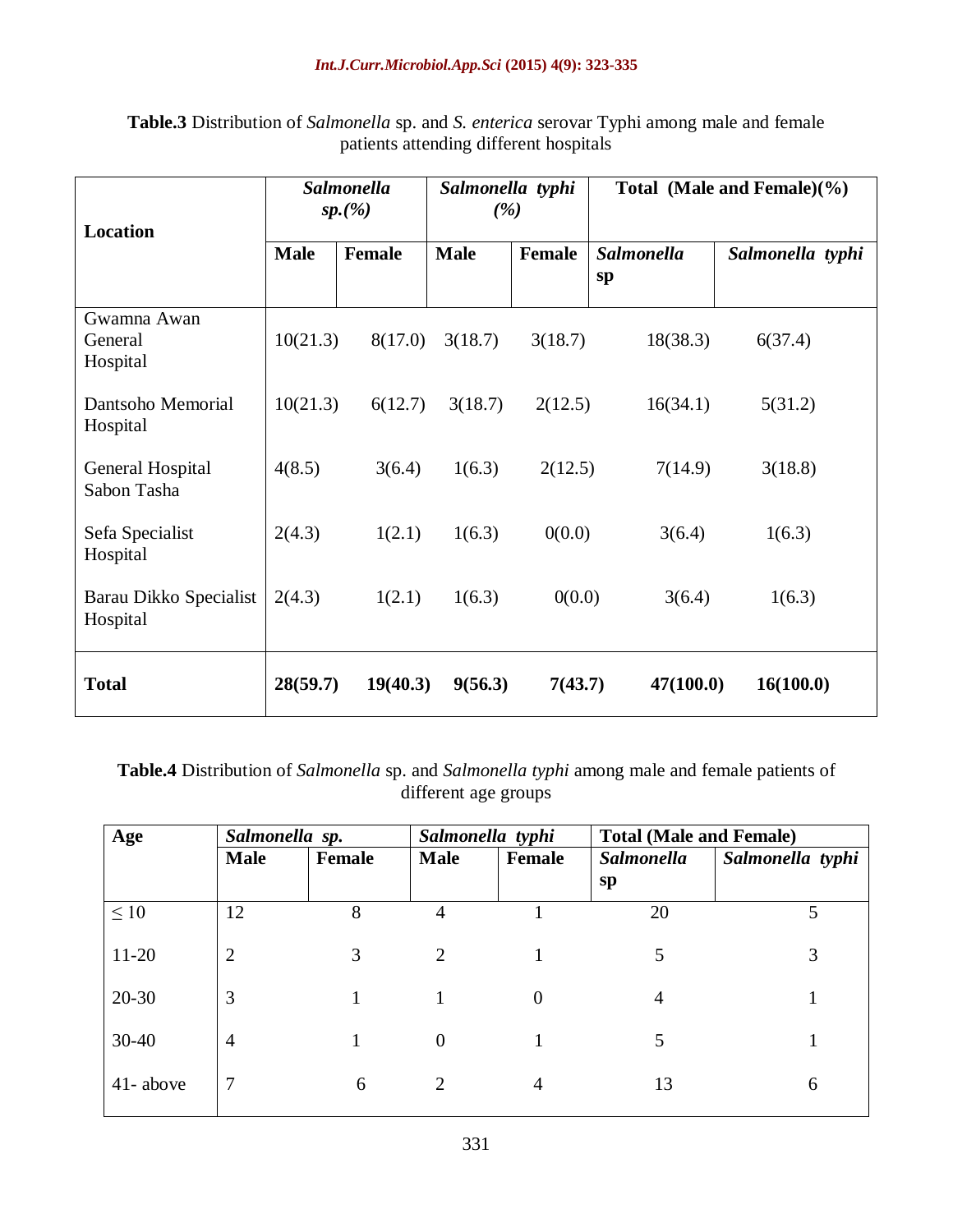|              |                   | Disc content | <b>Isolates Susceptibility Interpretative Trend</b> |         |                 |              |              |        |              |                 |                 |              |             |              |             |               |             |             |
|--------------|-------------------|--------------|-----------------------------------------------------|---------|-----------------|--------------|--------------|--------|--------------|-----------------|-----------------|--------------|-------------|--------------|-------------|---------------|-------------|-------------|
| S/N          | <b>Antibiotic</b> | (µg)         | ST <sub>1</sub>                                     | ST2     | ST <sub>3</sub> | ST4          | ST5          | ST6    | ST7          | ST <sub>8</sub> | ST <sub>9</sub> | <b>ST10</b>  | <b>ST11</b> | <b>ST12</b>  | <b>ST13</b> | <b>ST14</b>   | <b>ST15</b> | <b>ST16</b> |
|              | <b>AMX</b>        | 25           | R                                                   | R       | R               | R.           | R            | R      | $\mathbb{R}$ | R               | R               | R            | R.          | R            | R           | R             | R           | R           |
|              | AMC               | 3            | R                                                   | R       | R               | R.           | R            | R      | R            | R               | R               | R            | R.          | R            |             |               |             | R           |
|              | CRO               | 30           |                                                     |         | R               |              | R            | R      | R            | S               |                 | S.           | R.          | R            | S           |               | S           | R.          |
|              | <b>CEf</b>        | 30           | R                                                   | R       | R               | R.           | S            | R      | R            | R               | R               | S            | C<br>S      | $\mathbb{R}$ | S           | $\sim$<br>О.  | S           | S           |
|              | $\mathcal{C}$     | 30           | S                                                   | S       | S               | $\sim$<br>S. |              | S      |              | R               | S               |              | R.          | S            | S           | $\sim$<br>эX, | S           |             |
| <sub>0</sub> | <b>TET</b>        | 25           | R                                                   | R       | S               | R            | R            | S.     | R            | R               | R               | R            | R.          | S            | R           | R             | R           | S           |
|              | <b>COT</b>        | 25           | R                                                   | R       | R               | $\sim$<br>Э. | $\sim$<br>S. | R.     | R            | R               | R               | $\sim$<br>S  | R.          | R            | R           | R             | S           | S           |
| 8            | <b>NA</b>         | 30           | S                                                   | S       | S               | C<br>S.      | $\sim$<br>S  | S      | S            | S               | S               | S.           | S           | S            | R           | R             | R           | S           |
| -9           | <b>OFL</b>        |              | S                                                   | S       | S               | C<br>S.      | C<br>S       | S      | S            | S               | S               | r<br>S       | R           | S            | R           | $\sim$<br>S   | S           | S           |
| 10           | CIP               |              |                                                     |         | S               |              | $\sim$<br>S  |        | S            | R               |                 | $\sim$<br>N. |             | S            |             | R             | S           | S           |
| 1 I          | <b>IPM</b>        | 10           | S                                                   |         | S               | $\sim$<br>Э. | ົ<br>S       | S      |              |                 | S               |              |             | S            | S           |               | S           | S           |
| 12           | <b>NIT</b>        | 300          | S                                                   | U<br>Ъ. | S               | $\sim$<br>G. | R            | n<br>S | R            | R               | S               | r<br>G.      |             | S            | S           | $\sim$<br>C.  |             | R           |

**Table.5** *In vitro* activity of conventional antimicrobial agents against *Salmonella typhi* strains

Key; ST = *Salmonella typhi*, S/N = Serial number, R = Resistant, I = Intermediate, S = Susceptible, AMX = Amoxicillin, AMC = Amoxicillin/Cluvalanic acid, CRO = Ceftriaxone, CEF = Cefotaxime, C = Chloramphenicol, TET = Tetracycline, COT = Cotrimoxazole, NA = Nalidixic acid, OFL = Ofloxacin, CIP = Ciprofloxacin, IPM = Imipenem, and NIT = Nitrofurantoin

**Table.6** Resistance pattern of *S*. *enterica* serovar Typhi isolates against the conventional antimicrobial agents

| Isolates           | Resistance patterns                  |  |
|--------------------|--------------------------------------|--|
| ST1, ST2, ST4, ST9 | AMX, AMC, CEF, TET, COT              |  |
| ST3, ST6, ST12     | AMX, AMC, CRO, CEF, COT              |  |
| ST5                | AMX, AMC, CRO, TET, NIT              |  |
| ST <sub>7</sub>    | AMX, AMC, CRO, CEF, TET, COT, NIT    |  |
| ST <sub>8</sub>    | AMX, AMC, CEF, C, TET, COT, CIP, NIT |  |
| ST <sub>10</sub>   | AMX, AMC, TET                        |  |
| ST11               | AMX, AMC, CRO, C, TET, COT, OFL      |  |
| ST13               | AMX, TET, COT, NA, OFL               |  |
| ST14               | AMX, TET, COT, NA, CIP               |  |
| ST15               | AMX, TET, NA                         |  |
| ST16               | AMX, AMC, CRO, NIT                   |  |

AMX - Amoxicillin, AMC- Amoxicillin/Cluvalanic acid, CRO - Ceftriaxone, CEF = Cefotaxime, C = Chloramphenicol, TET = Tetracycline, COT = Cotrimoxazole, NA = Nalidixic acid, OFL = Ofloxacin, CIP = Ciprofloxacin, IPM = Imipenem, and NIT = Nitrofurantoin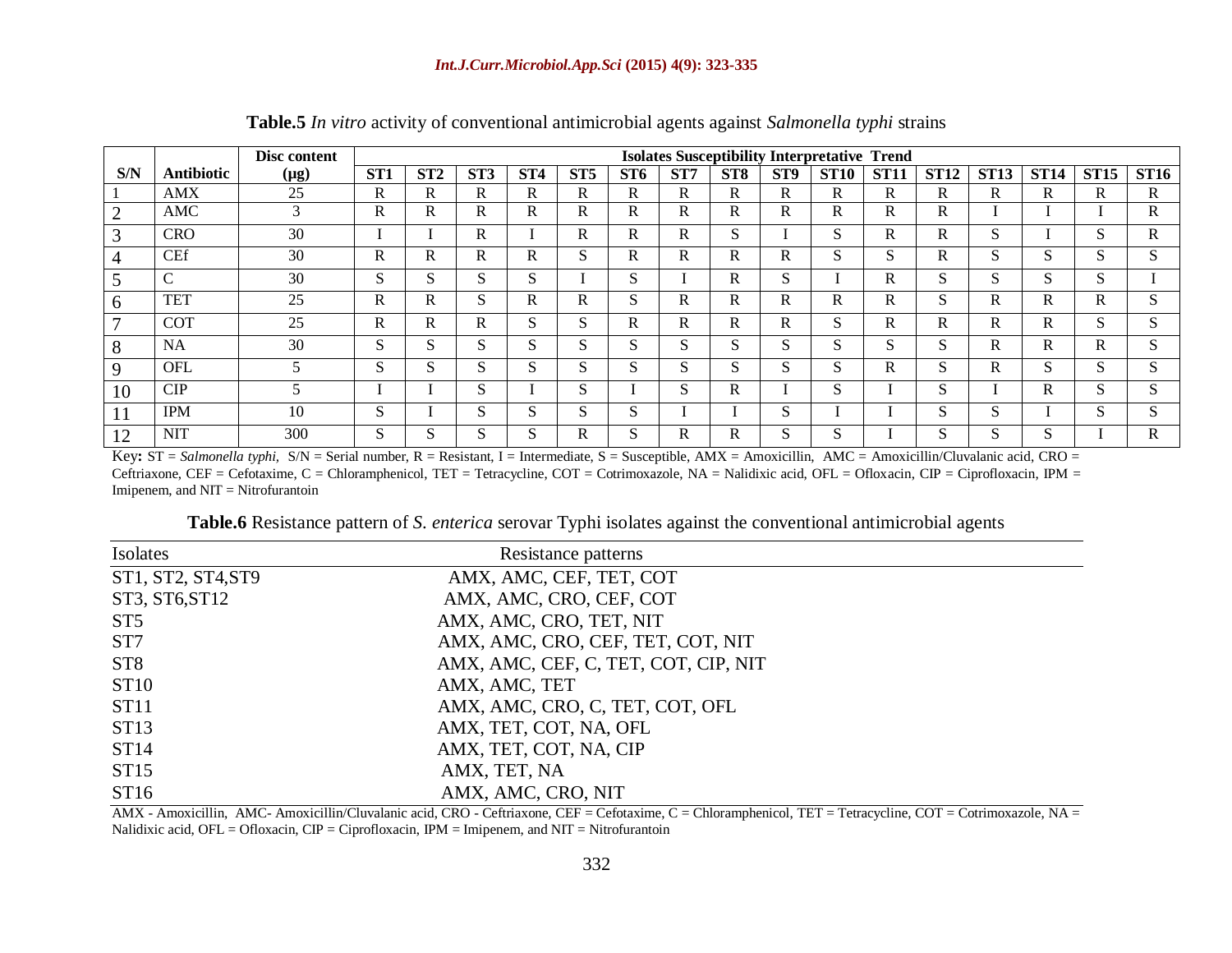

**Figure.1** Map of Kaduna metropolis showing selected hospitals



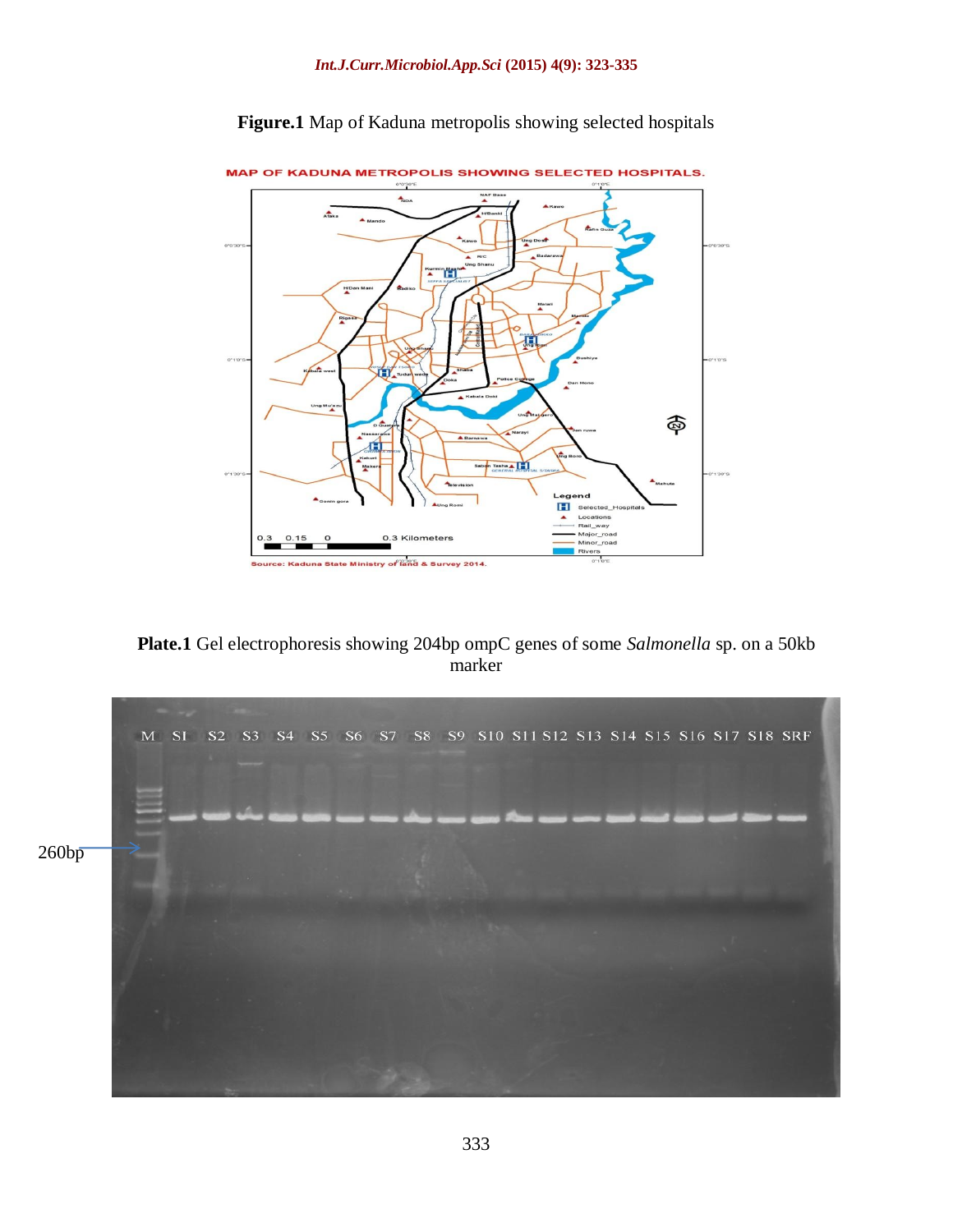Arora (2011) recorded that *Salmonella* sp. is shed in the feaces throughout the course of the disease and even in convalescence, with varying frequency, and that during the first week of the illness, salmonellae can be isolated from the feces in about half the cases and they are most easily isolated between third to fifth weeks of illness.

All the sixteen *S. enterica* serovar Typhi isolates showed multidrug resistance to ciprofloxacin, ofloxacin, tetracycline, cotrimozaxole, amoxicillin, amoxicillin/ clavulanic acid, nalidixic acid, ceftriazone, cefotaxime, nitrofurantoin and chloramphenicol with a record of highest (100%) resistant to amoxicillin and lowest resistant (12.5%) to ciprofloxacin, ofloxacin and chloramphenicol and zero (0%) resistant to imipenem. The resistance of *S. enterica* serovar Typhi isolates to these antimicrobials agents is of clinical significance. According to Arora (2011) and Srirangaraj *et al.* (2014), ceftriaxone, cefotaxime, and cefoparazone of the third generation cephalosporins are effective therapeutic alternative in multidrug resistant *S. enterica* serovar Typhi infected cases and there is a changing trend in susceptibility pattern of *S. enterica* serovar Typhi worldwide with emergence of resistance to fluoroquinolone, and consequently reduced the therapeutic options available. Resistance strains of *S. enterica* serovar Typhi to chloramphenicol and cotrimoxazole have emerged and continue to be of clinical significance (Akinyemi *et al.,* 2005; Kariuki *et al.,* 2010). Also, an antibiogram of *Salmonella typhi* in Pondicherry shows resistance of *Salmonella typhi* to chloramphenicol, cotrimoxazole, and nalidixic acid (Madhulika *et al.,* 2014).Resistance is transferable to other organisms, and they are metabolically normal. Transferable drug resistance involves all antibiotics in common use and

transfer of drug resistance occurs *in vitro*, it also occurs *in vivo* but in normal intestines it is inhibited by several factors like anaerobic condition, bile salts, alkaline pH, and abundant anaerobes. But in intestines of persons on oral antibiotics therapy, transfer occurs readily due to selection pressure provided by the drug. However, because of the overuse of antibiotics in the hospitals it is said 'hospital is the heaven for drug resistant bacteria. Most resistance of concern are associated with R plasmid (Panigrahi *et al.,* 1996).

# **References**

- Abdullahi, M. 2010. Incidence and antimicrobial susceptibility pattern of Salmonella species in children attending some hospitals in Kano metropolis, Kano State, Nigeria. *Bayero J. Pure Appl. Sci.,* 3:1.
- Adabara U. N., Ezugwu, I.B.U., Momoijimoh, A., Madzu A., Hashiimu, Z. and Damisa, D. 2012. The prevalence and antibiotics susceptibility pattern of *Salmonella typhi* among patients attending a military hospital in Minna, Nigeria. *Adv. Prev. Med.,* 2012: 4.
- Akinyemi, K.O., Smith, S.I., Oyefolu, A.O., Coker, A.O. 2005. Multidrug resistance in *Salmonella enterica serovar* Typhi isolated from patients with typhoid fever complications in Lagos, Nigeria. *Public Health,* 119: 321–327.
- Alvarez, J., Sota, M., Vivanco, A.V., Pearles, I., Cieterna, R., Rementeria, A., Garaizar, J. 2004. Development of a multiplex PCR technique for detection and epidemiological typing of *Salmonella* in human clinical samples. *J. Clin. Microbiol.,* 42: 1734– 1738.

Aneja, K.R. 2007. Experiment in